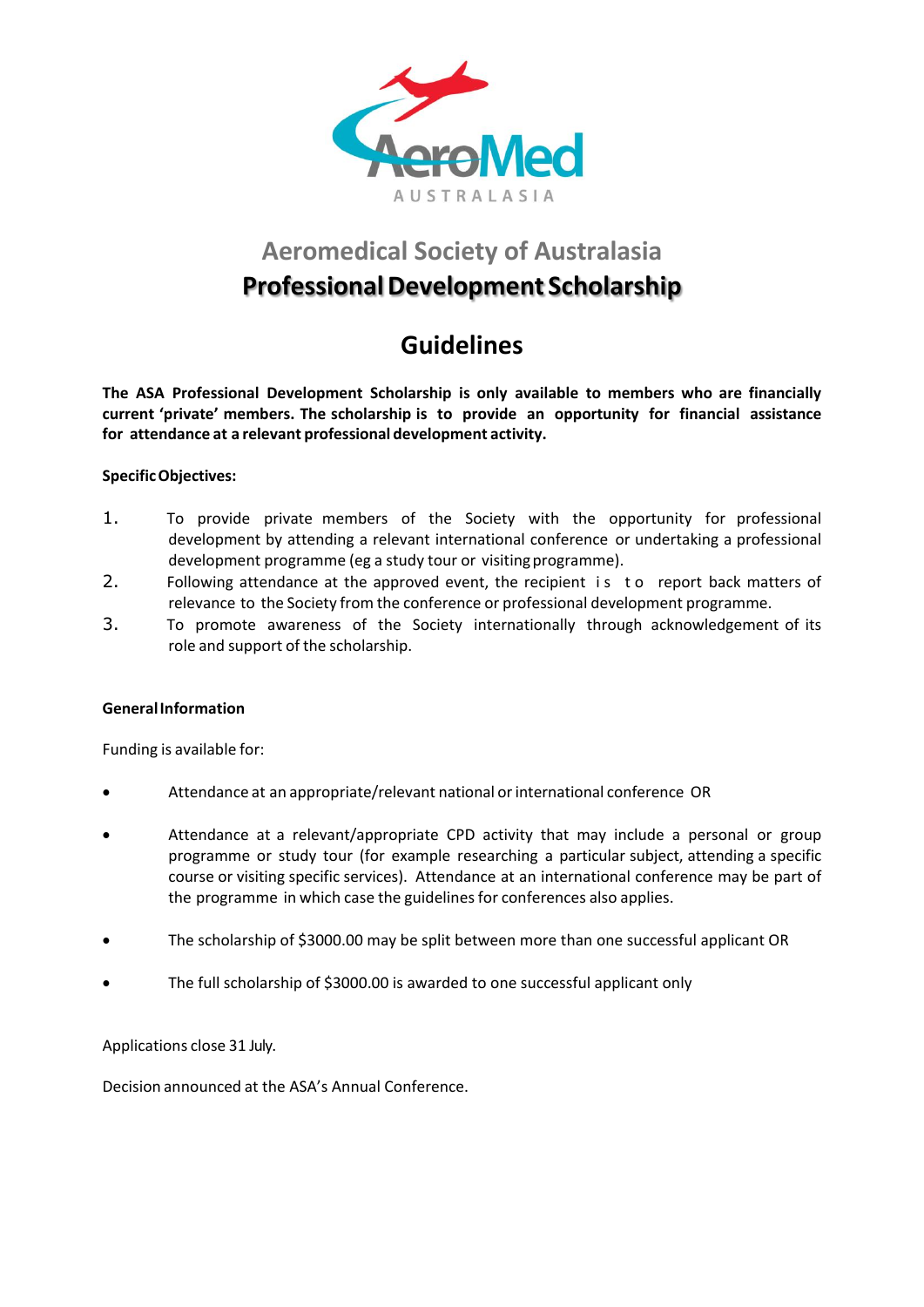

### **Eligibility**

- 1. The applicant must be a current financial private member of the Aeromedical Society of Australasia
- 2. The Society encourages the successful applicant to remain a financial private member

#### **SelectionCriteria**

The scholarship will be awarded on the recommendation of the scholarship sub-committee who will assess each application and make recommendations to the Committee. The scholarship subcommittee will make a determination based on the number and quality of applications, these guidelines and the financial position of the Society asto the appropriate allocation of grant monies

Selection criteria will include responses to:

- Relevance of the proposed activity.
- How the scholarship will benefit you in furthering your career in t h e aeromedical area.
- Demonstration of your commitment to the aeromedical industry.
- How the scholarship will promote ASA and provide benefit to other members.

#### **Conditions of the Scholarship**

- 1. Scholarships are not to be used as salary.
- 2. Scholarships are not available for retrospective funding or for attendance at the Society's annual scientific meeting.
- 3. The conference must be of international repute and relevant to the Society'sbusiness.
- 4. If a paper is being presented it must refer to the Society, include the Society's logo and objects, acknowledge assistance from the scholarship and be approved by the Society's Committee.
- 5. If the applicant is representing an organisation they should have the support of the Line Manager.
- 6. If the member is presenting at a conference the ASA Committee or its scholarship reviewer/s will initially review the abstract of the paper for a preliminary decision. (This process may result in either approval pending final review of the full paper or non-approval).
- 7. The complete paper and presentation will be reviewed by the scholarship reviewer/s who will make recommendations to the Committee.
- 8. The final decision will be made by the Society's Committee and no correspondence will be entered into.
- 9. It is the responsibility of the applicant to secure the acceptance of the paper at the relevant conference. The submission of the paper to the conference organising committee is independent of the scholarship application.
- 10. The applicant is responsible for travel, accommodation and insurance arrangements.
- 11. The applicant must provide a post activity report that may be included as per the guidelines outlined.
- 12. The successful applicant(s) will be notified in writing.